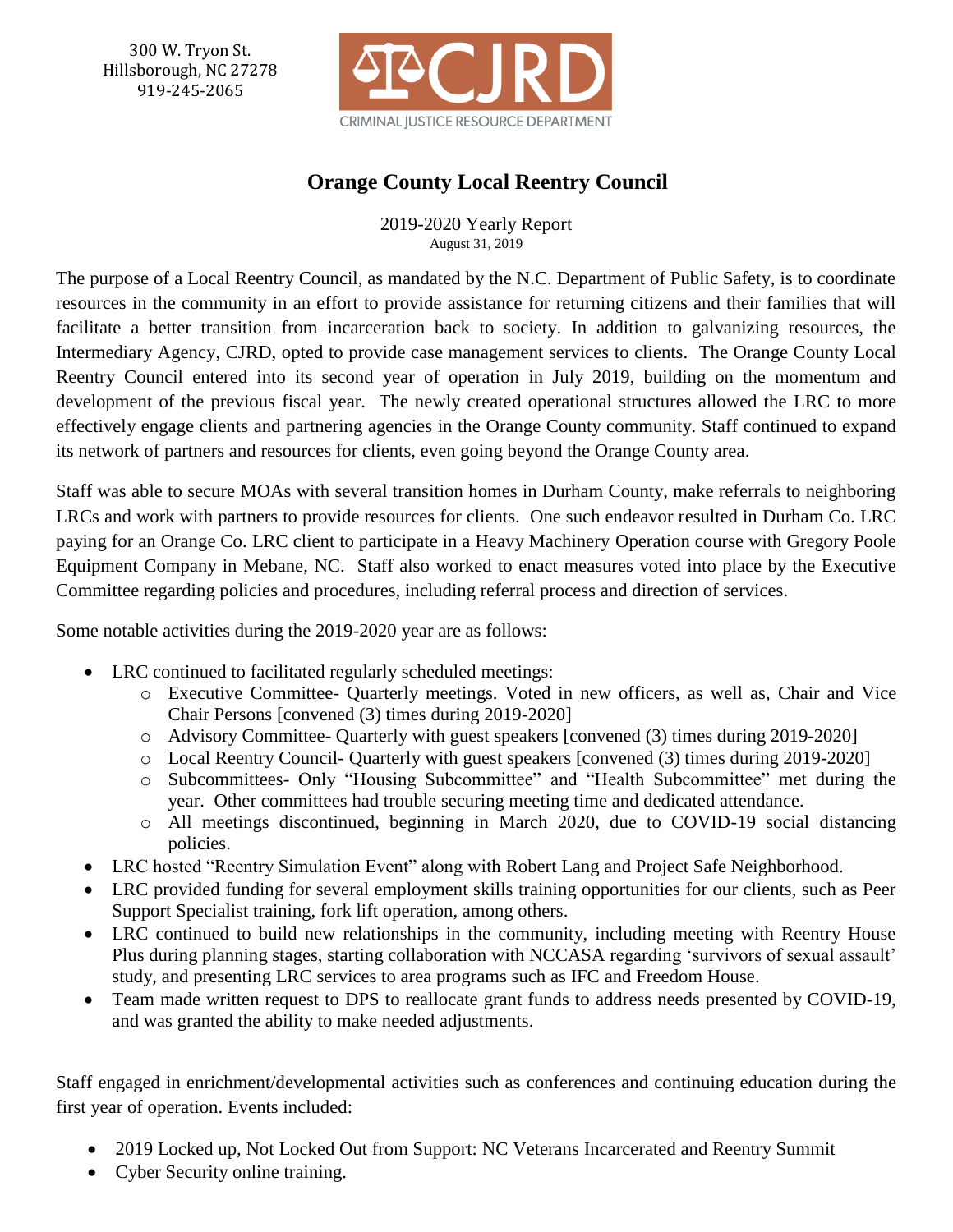- PREA training
- Recovery and Reliance presentation

Staff supported the following events:

- DSS Job Fair and Networking Breakfast- Fall of 2020
- Project Connect resource fair
- Justice Advisory Council meetings
- LRC meetings in Durham and Wake counties
- Orange Correctional Center, Partnership Luncheon
- Orange Correctional Center, Debate Competition
- Orange Correctional Reentry Summit
- O.C. Health Dept. interview panels
- Durham LRC, Reentry Simulation
- Fathers on the Move OCC graduation
- NC Work resource meeting

## **Case Management**

For the fiscal year of 2019-2020, the Orange County Local Reentry Council enrolled (**54**) formerly incarcerated individuals onto the LRC caseload. Of the (**54**) clients that obtained active status on the LRC caseload: (**45**) of the participants identify as **male** and (**9**) identify as **female**; (**29**) identify as **African America**, (**21**) identify as **Caucasian**, (**3**) identify as **Mixed Race**, (**0**) identifies as **Native American**, and (**1**) identifies as **Latino**.

## **Housing**

Housing continues to be a key hurdle that is faced by those reentering into Orange County and for those who are justice involved. Twenty four clients had experienced some level of housing instability, which includes unsheltered homeless, transitional housing, emergency housing, and sober living housing. In addition to existing partnerships with area organizations, the LRC was able to expand its available Transitional/Emergency housing resources, adding (3) new partnering agencies to the list. The LRC has been able to assist (18) clients with obtaining housing assistance in the form of transitional and/or emergency housing. Permanent housing assistance, in the form of rent and/or security deposit payments, was obtained for (5) clients.

#### **Employment**

Employment continues to be another key hurdle faced by clients returning from incarceration and those impacted by prior incarceration. The LRC also continued working with NC Works Career Center, Orange Works Career Center, Vocational Rehabilitation Services and Senior Community Service. At these agencies, several clients have received help with their resumes, attended one on one hiring events, job fairs and federal bonding classes. Many of the clients seeking assistance in this area presented a variety of needs. The LRC received (17) referral/request for clients seeking assistance with employment. Three clients were assisted with obtaining disability benefits. We had (1) individual to take the Federal Bonding class to help with securing a higher paying job. Seven clients needed assistance with purchasing job related items, including clothing and safety equipment. The remaining number, of clients, was assisted through education/job skill training resources.